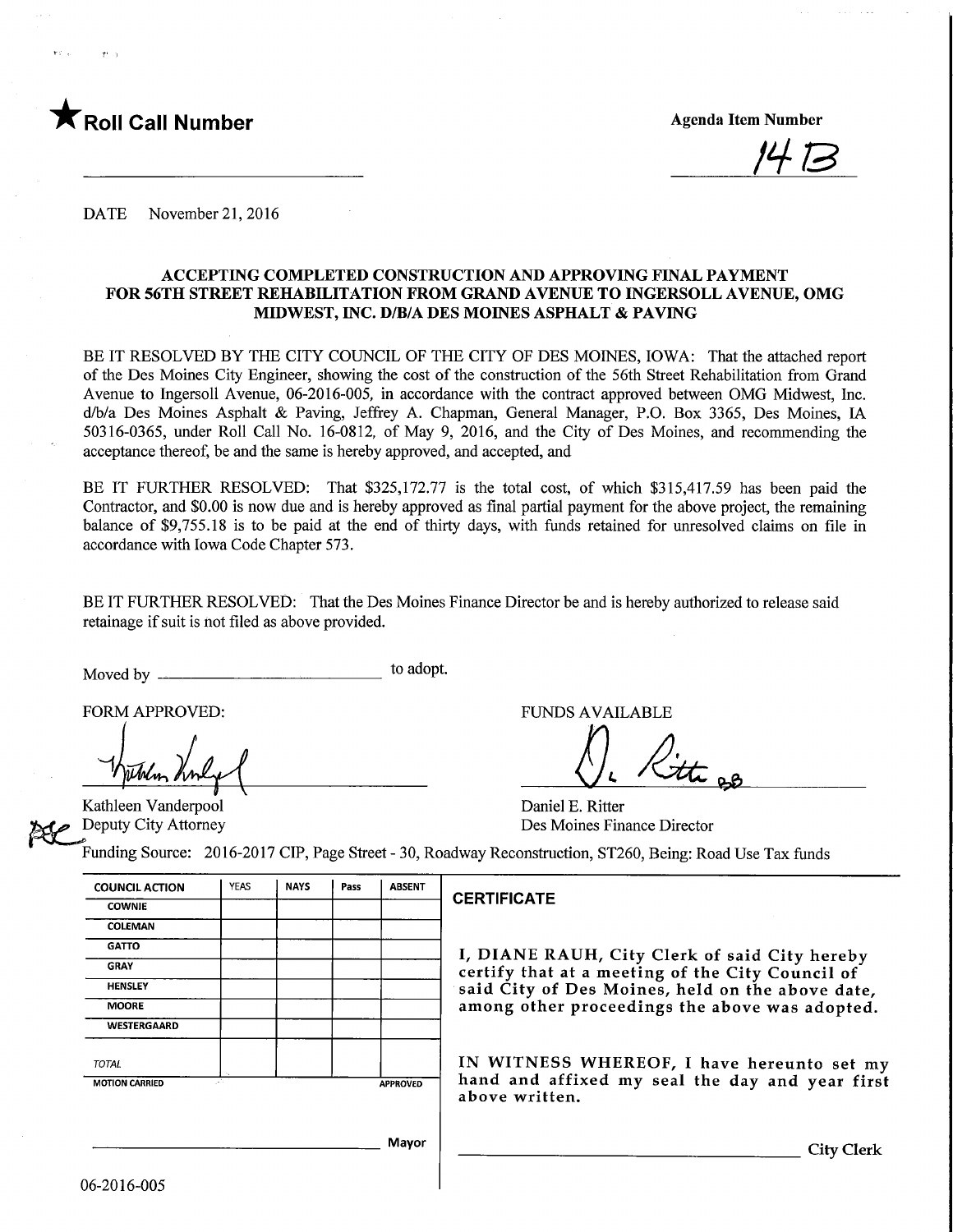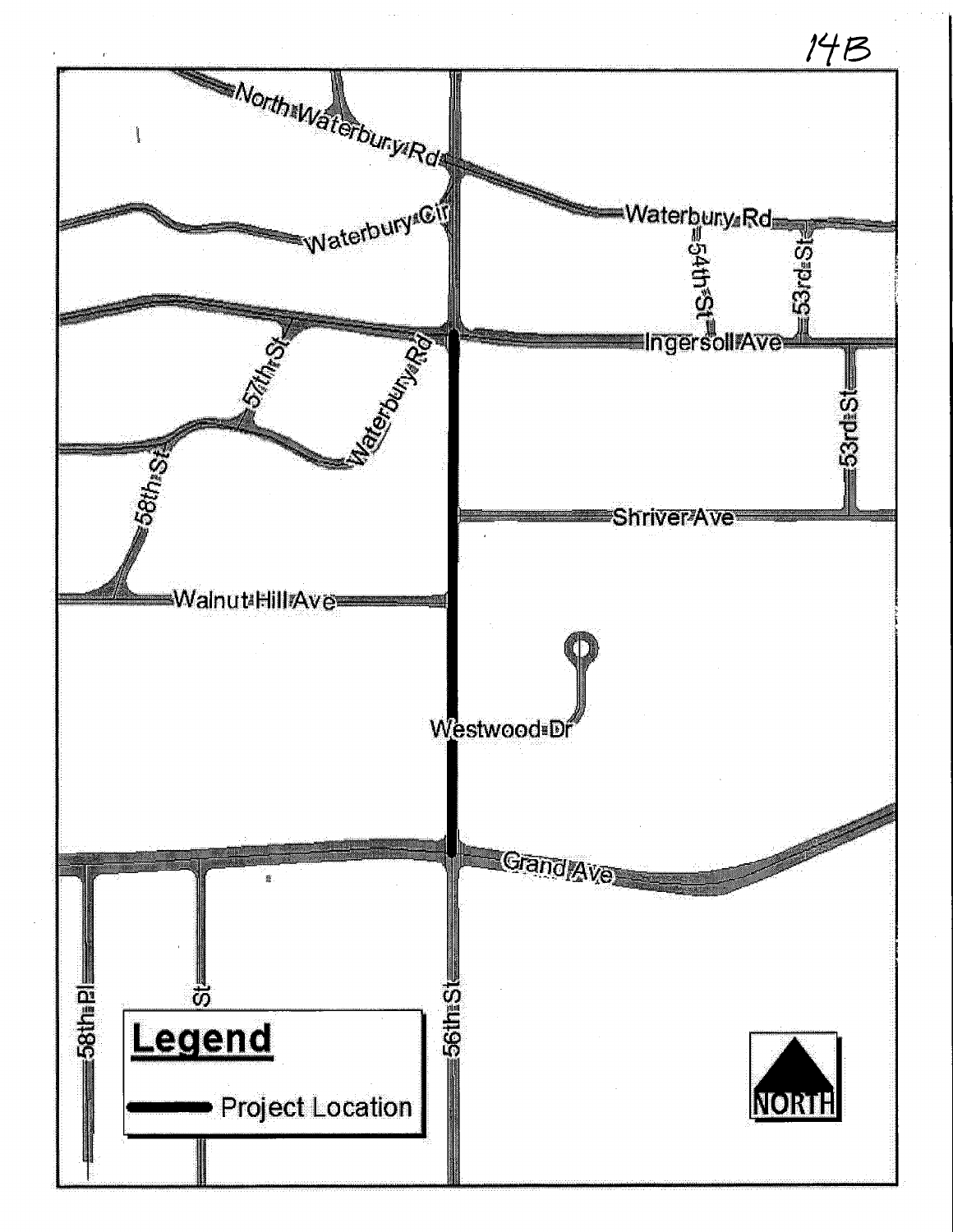### ENGINEERING DEPARTMENT CITY OF DES MOINES, IOWA

 $\mathbf{Y}^{\text{in}}$  and  $\mathbf{Y}$ 

 $\mathcal{X}=\mathcal{X}$ 

 $\bar{z}$ 



# PROJECT SUMMARY

## 56th Street Rehabilitation from Grand Avenue to Ingersoll Avenue

## Activity ID 06-2016-005

On May 9, 2016, under Roll Call No. 16-0812, the Council awarded the contract for the above improvements to OMG Midwest, Inc. d/b/a. Des Moines Asphalt & Paving, in the amount of \$223,131.35. Tabulated below is a history of project change orders.

| Change<br>Order No. | <b>Initiated By</b> | Description                                                                                                                                                                                                     | Amount       |
|---------------------|---------------------|-----------------------------------------------------------------------------------------------------------------------------------------------------------------------------------------------------------------|--------------|
| $\mathbf{1}$        | Engineering         | 9/26/2016<br>Increased quantity of "Full Depth Patching" and "Subbase<br>Over-Excavation" due to the large extent of deterioated<br>concrete base; edge line painting was increased from 4"<br>wide to 8" wide. | \$95,838.63  |
| 2                   | City                | 10/21/2016<br>Adjust contract quantities to match as-built quantities.                                                                                                                                          | \$6,202.79   |
|                     |                     | <b>Original Contract Amount</b>                                                                                                                                                                                 | \$223,131.35 |
|                     |                     | <b>Total Change Orders</b>                                                                                                                                                                                      | \$102,041.42 |
|                     |                     | <b>Percent of Change Orders to Original Contract</b>                                                                                                                                                            | 45.73%       |
|                     |                     | <b>Total Contract Amount</b>                                                                                                                                                                                    | \$325,172.77 |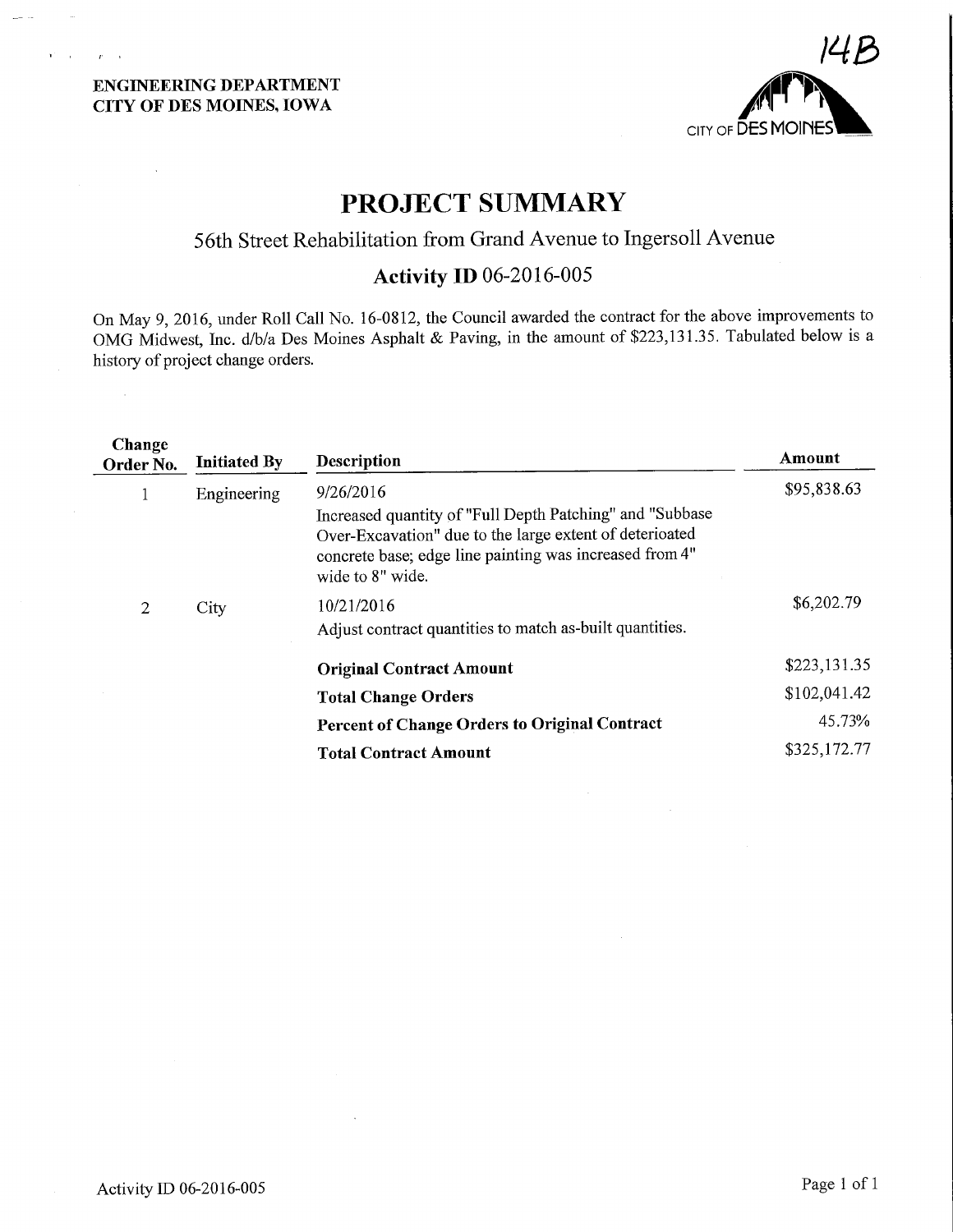November 21, 2016



#### AGENDA HEADING:

Accepting completed construction and approving final payment for the 56th Street Rehabilitation from Grand Avenue to Ingersoll Avenue, OMG Midwest, Inc. d/b/a Des Moines Asphalt & Paving.

#### SYNOPSIS:

Approve the Engineer's Certification of Completion, accept construction of said improvement, and authorize final payment to the contractor.

#### FISCAL IMPACT:

Amount: \$325,172.77 As-Built Contract Cost

Funding Source: 2016-2017 CIP, Page Street - 30, Roadway Reconstruction, ST260, Being: Road Use Tax funds

#### CERTIFICATION OF COMPLETION:

On May 9, 2016, under Roll Call No. 16-0812, the City Council awarded a contract to OMG Midwest, Inc. d/b/a Des Moines Asphalt & Paving, Jeffrey A. Chapman, General Manager, P.O. Box 3365, Des Moines, IA 50316-0365 for the construction of the following improvement:

56th Street Rehabilitation from Grand Avenue to Ingersoll Avenue, 06-2016-005

The improvement includes rehabilitation of 56th Street from Grand Avenue to Ingersoll Avenue with 4" of Hot Mix Asphalt (HMA). This project will include scarification/pavement removal, full depth patching, furnish and place HMA, pavement markings, and miscellaneous associated work including cleanup; in accordance with the contract documents, including Plan File Nos. 572-101/110, 56th Street from Grand Avenue to Ingersoll Avenue, Des Moines, Iowa

I hereby certify that the construction of said 56th Street Rehabilitation from Grand Avenue to Ingersoll Avenue, Activity ID 06-2016-005, has been completed in substantial compliance with the terms of said contract, and I hereby recommend that the work be accepted. The work commenced on July 26, 2016, and was completed on November 10, 2016.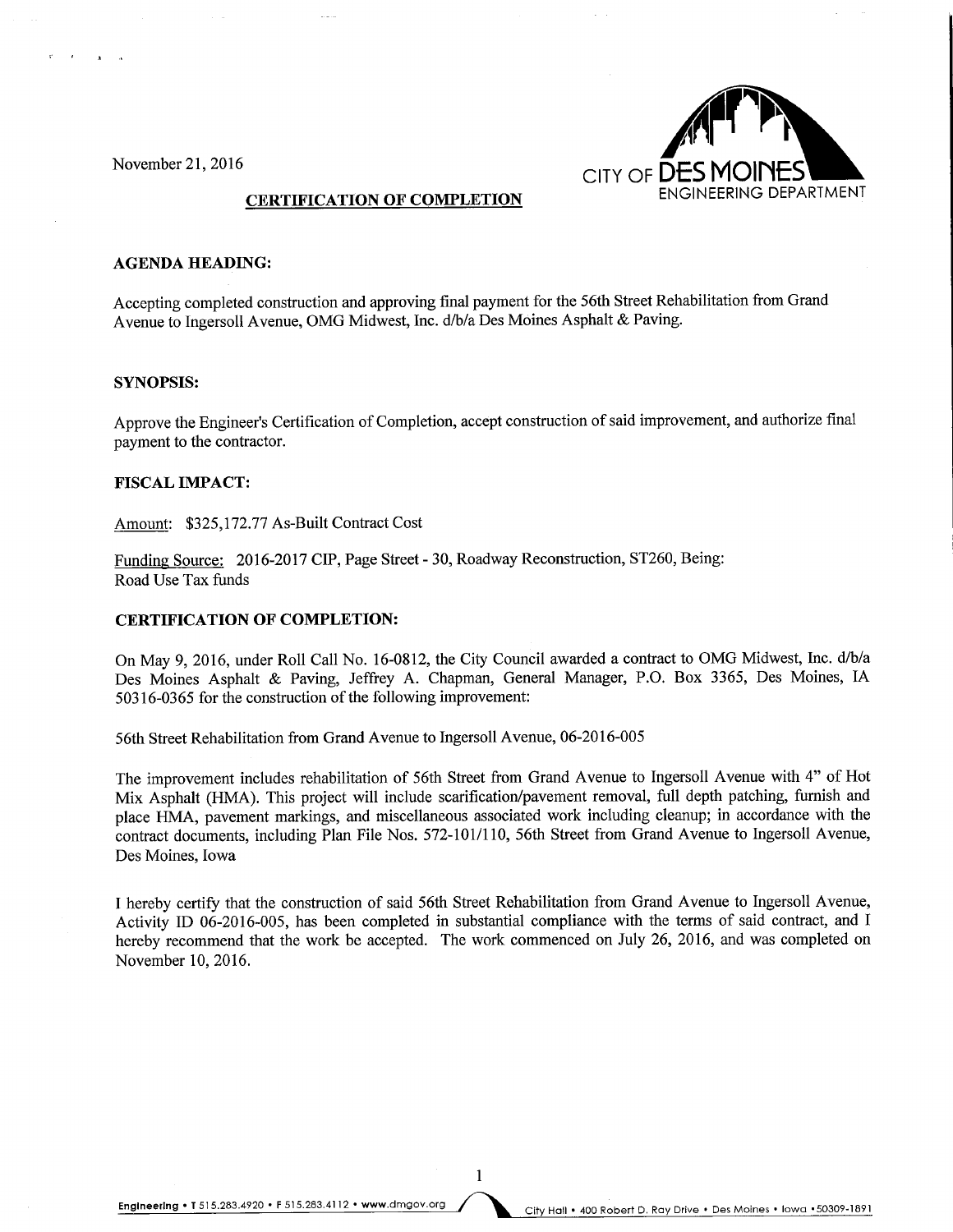14B

I further certify that \$325,172.77 is the total cost of said improvement, of which \$315,417.59 has been paid the Contractor and \$0.00 is now due and is hereby approved as final partial payment for the above project, the remaining balance of \$9,755.18 is to be paid at the end of thirty days, with funds retained for unresolved claims on file in accordance with Iowa Code Chapter 573. The amount of completed work is shown on the attached Estimate of Construction Completed.

Pamela S. Cooksey, P.E. Des Moines City Engineer

Engineering • T 515.283.4920 • F 515.283.4112 • www.dmgov.org<br>City Hall • 400 Robert D. Ray Drive • Des Moines • Iowa • 50309-1891